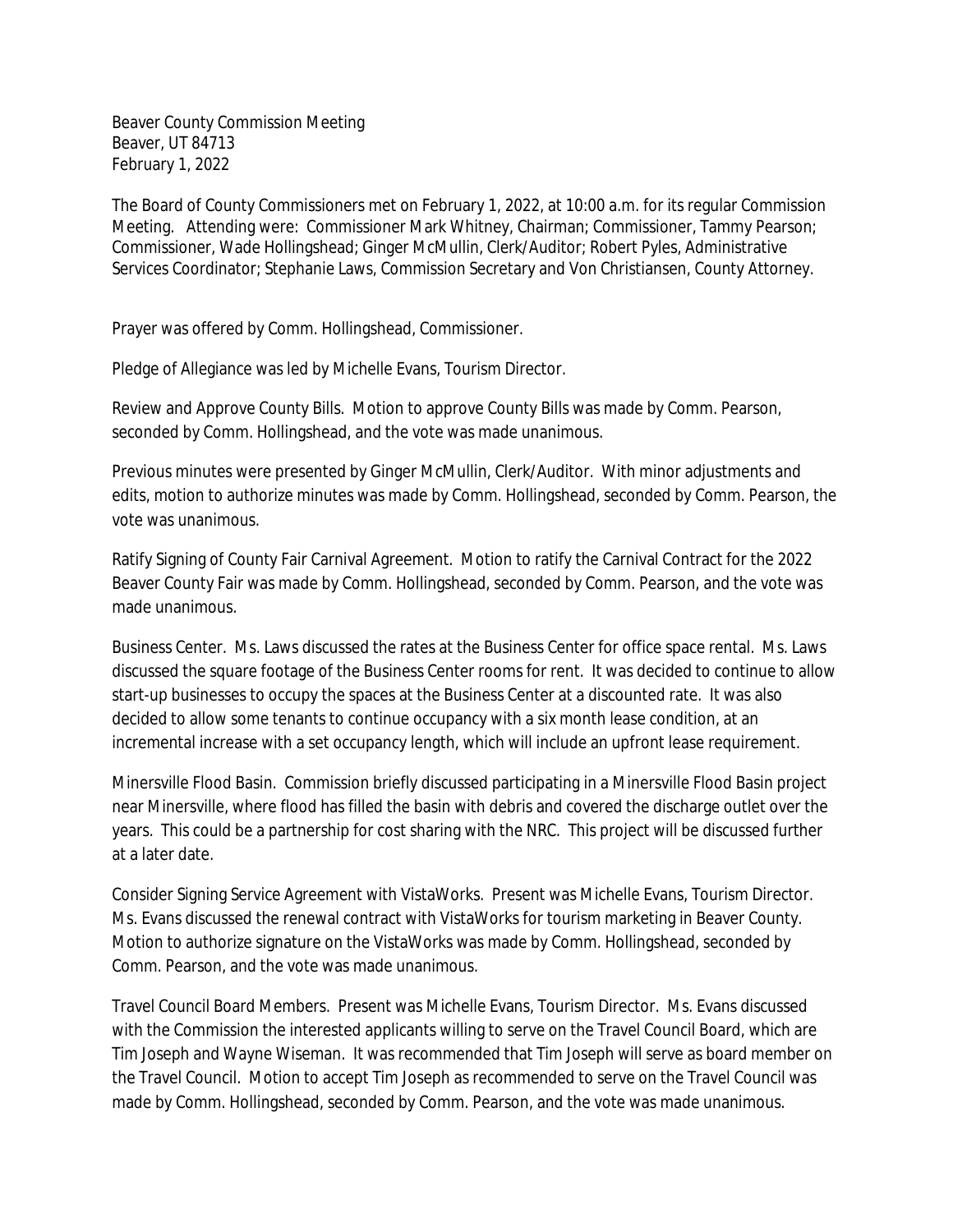Comm. Pearson discussed the funding request from the Outdoor Recreation Division for the High Desert Trail. It was discussed that it will go through the OHV restricted funds appropriations committee.

Ratify Indigent Defense Contract. Motion to ratify Commissioner Whitney's signing of the Indigent Defense Contract for a capital case in Beaver County was made by Comm. Pearson, seconded by Comm. Hollingshead, and the vote was made unanimous.

Ratify Opioid Settlement Agreement. This will be ear marking \$18,000 for counseling and treatment for the next 18 years, as a settlement. Motion to ratify the Opioid Settlement Agreement signed by Comm. Whitney, was made by Comm. Pearson, seconded by Comm. Hollingshead, and the vote was made unanimous.

Consider Adopting Ordinance 2022-01; An Ordinance Outlining Conditions for CUP's. Present was Kyle Blackner, County Building Authority. Mr. Blackner discussed the deficiency of the conditions on the ordinance regarding the conditional use permits. Motion to adopt Ordinance 2022-01; An Ordinance Outlining Conditions for CUP's was made by Comm. Pearson, seconded by comm. Hollingshead, and the vote was made unanimous. Roll call vote Comm. Pearson "aye", Comm. Whitney "aye", Comm. Hollingshead "aye".

Consider Signing Ordinance 2022-02; An Ordinance Amending Section 9-7-2 Permitted Uses. Present was Kyle Blackner, County Building Authority. Mr. Blackner was present to discuss amending the current ordinance regarding permitted uses of accessory garages. Motion to adopt Ordinance 2022-02; An Ordinance Amending 9-7-2 Permitted Uses was made by Comm. Hollingshead, seconded by Comm. Pearson, and the vote was made unanimous. Roll call vote Comm. Pearson "aye", Comm. Whitney "aye", Comm. Hollingshead "aye".

## Break for Lunch

Public Hearing on CAFO Ordinance. Present were Kyle Blackner, County Building Authority; Keven Whicker, Natural Resource Specialist/County GIS. Mr. Blackner shared the reason for the Ordinance in regard to CAFO's, due to SB130 Legislation. Motion to enter into Public Hearing for the discussion of the CAFO Ordinance, was made by Comm. Hollingshead, seconded by Comm. Pearson, and the vote was made unanimous. Present for public comment were Margaret Wellman, Casey Ross, Lisa Hendrickson Ross, Jackie Whittlesey, Mark Whittlesey, Sheri Graham, Bryan Graham and Derald Joseph. Mr. Derald Joseph addressed the Commission requesting the elimination of the red zone on the map in the Sulphurdale area. Ms. Sheri Graham addressed the Commission regarding the waste produced from Smithfield, as well as eliminating the red zone in Sulphurdale and Cove Fort areas. Mr. Bryan Graham requested clarification of the red zone in the Cove Fort area and how water shed was addressed? Comm. Whitney asked Mr. Graham if he sat on the Planning & Zoning Board, he agreed, yes he does, and he agreed he was involved in the planning of the ordinance. Mr. Casey Ross addressed with concerns about the Sulphurdale area as a red zone on the map and the aquifer. Ms. Margaret Wellman addressed the Commission regarding the impact of SB130 to the Ordinance. Mr. Kyle Blackner addressed the parameters of SB130. Comm. Hollingshead inquired about the public inquiry of the map zones during the planning process. Ms. Lisa Hendrickson addressed the Commission with her concerns regarding the Sulphurdale area, specifically the concentrated animal operations. Mr. Blackner